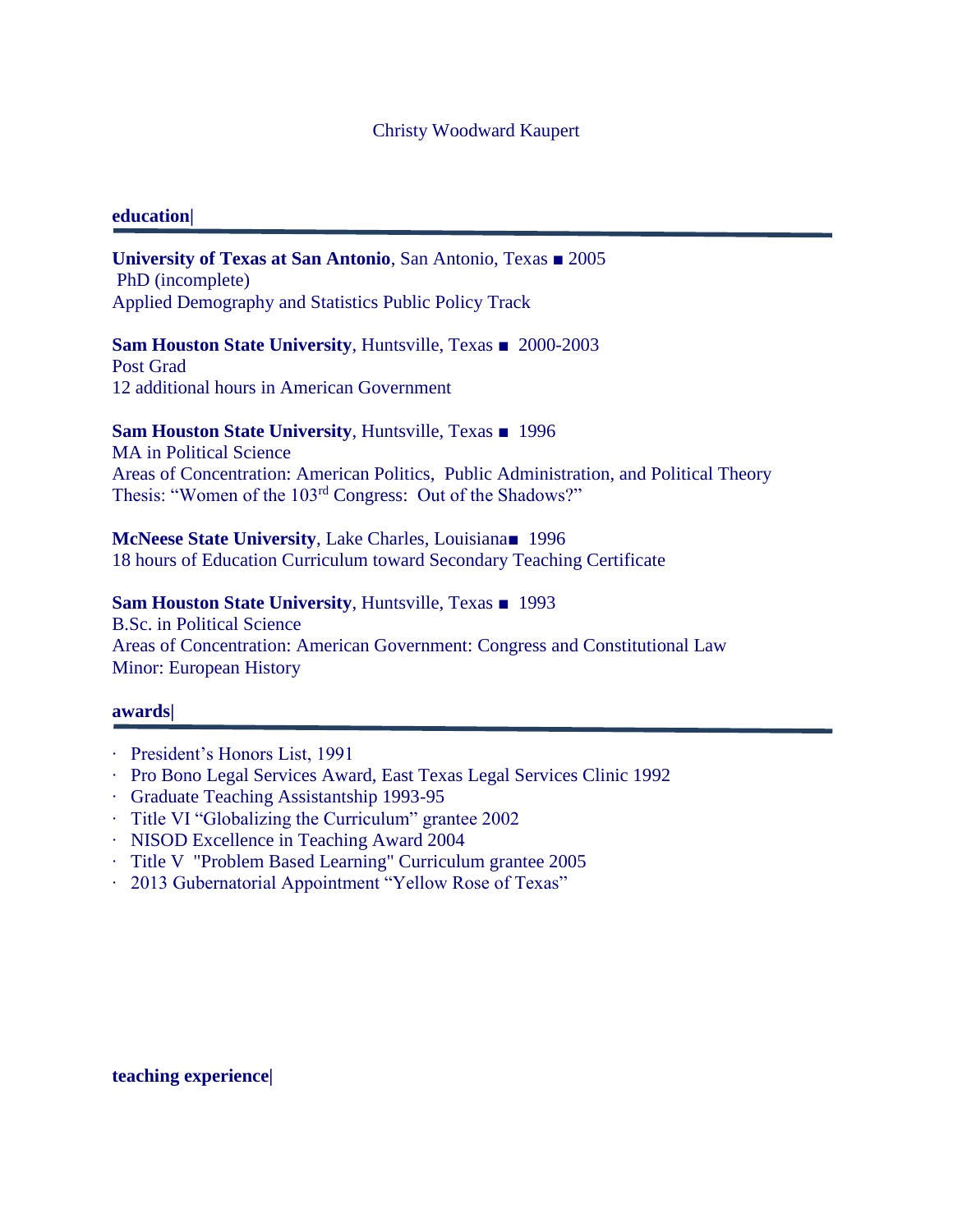At Sam Houston State University**,** Huntsville, Texas:

Assistant Instructor – "American Government," "Constitutional Law "■ 1993-95 ■ Assisted in creating and delivering lecture topics, organized tutorials and administered all grades. Functioned as assigned research assistant for three members of the faculty.

At San Antonio College**,** San Antonio, Texas:

Adjunct Instructor – "American and Texas Politics" "Public Policy and Problems"■1997-99 ■ Developed syllabi and course structure and delivery of material to students. Finalized evaluations and reported grades.

At the University of Texas at San Antonio**,** San Antonio, Texas: Adjunct Instructor – "American Government" "Texas Politics" and "Evaluation of Public Policy" **■1999-00, 2005** ■

Developed syllabi and course structure and delivery of survey level material to undergraduate students and advanced coursework to graduate students in the Public Administration program. Finalized evaluations and reported grades.

At San Antonio College**,** San Antonio, Texas:

Instructor ■1999-2003■ "American/Texas Politics", "Public Policy & Problems in the US/Texas"

Developed syllabi and course structure and delivery of material to students. Finalized evaluations and reported grades. Served as the Department webmaster (1999-2006)

Asst. Professor■ 2004-2008■ Advisor to the Majors, responsible for ensuring degree plan audits were completed and filed and assisted program majors in exploring transfer program fit and applying to transfer institutions. Evaluated transfer credit for equivalency/substitution, granting same where appropriate. Taught American/Texas Government, Public Policy, responsible for supervising and placing academic interns in local, state and national level policymaker offices.

Assoc. Professor ■ 2008-2013■ Joint appointment 2010-2011 Institutional Research & Effectiveness, where institutional reports were created at the request of departments and other administrative units for programs, faculty and students. Responsible for tabulating demographic data for the institution and finalizing the institutional Factbook for publication. All faculty duties continued and an additional course (Introduction to Political Science) was added to teaching load. Responsible for evaluating and selecting program's "Distinguished Graduate" 2011 joined the Honors Academy Core team. Collects and analyzes program data for interim and final reports on students. Assists in recruiting students from area ISDs and targeting at-risk populations at immediate service area high schools.

Professor ■ 2013- present■ All former duties continue. Program Coordinator 2016.

# **presentations, publications and papers|**

∙ "Women in the 103rd Congress" Paper presented at the SWPSA meeting, Dallas, Texas ■1995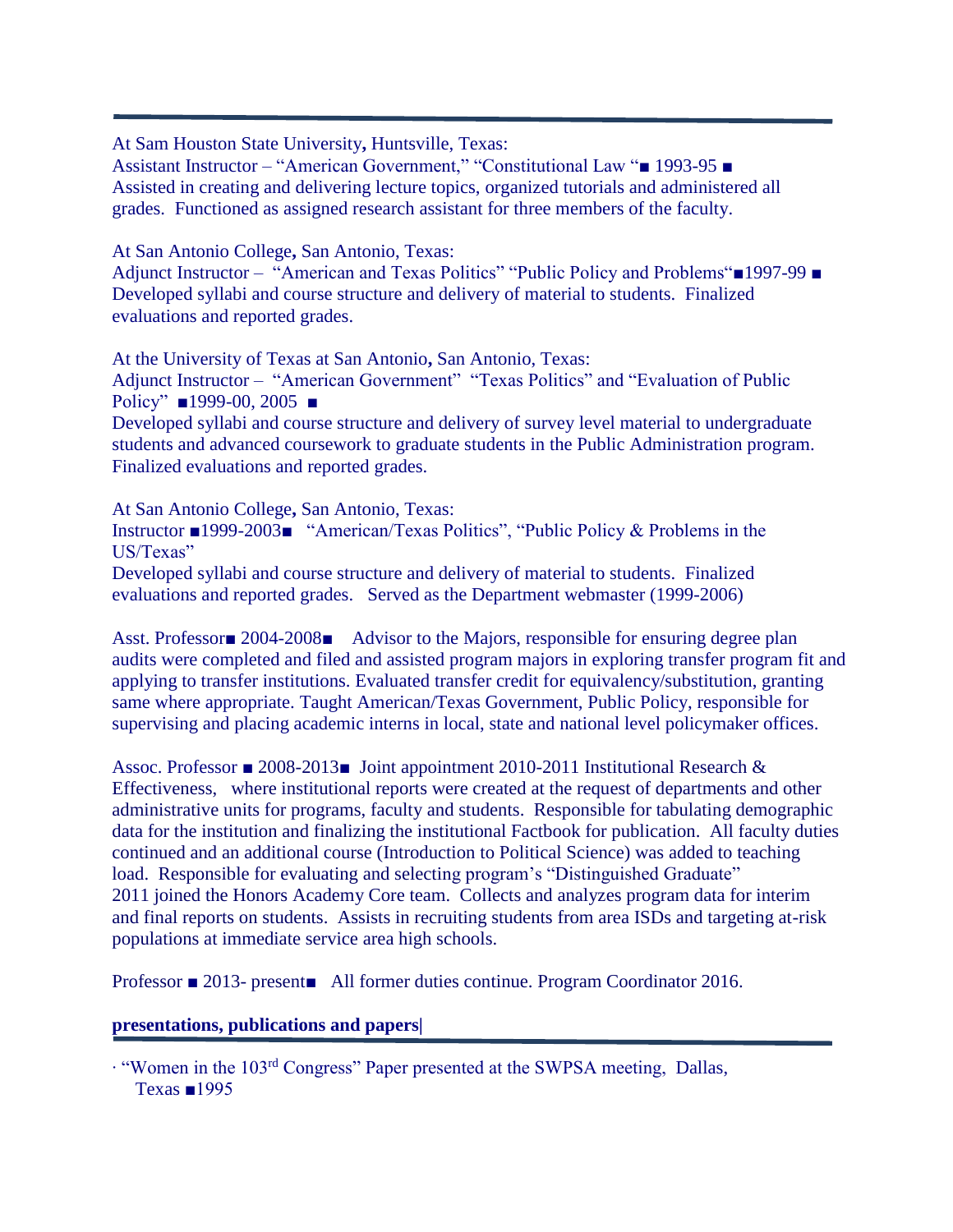- ∙ "*Agencies and Influence: A Special Case in the Texas State Board of Education*" in Maxwell and Crain, Texas Politics Today 10<sup>th</sup> ed. Wadsworth■ • 2000
- ∙ "Women in Politics" Paper presented at the request of the Women's History
	- Committee for Women's History Week ■▪ 2001
- ∙ "DOMA: A Federal Incursion into a Private Decision" Paper presented at SAC Women's History Week ■ 2002
- ∙ "*Agencies and Influence: A Special Case: The PUC and Deregulation in Texas*" in Maxwell and Crain, Texas Politics Today, 11th ed. Wadsworth ■ 2002
- ∙ "You are the Governor" for Prentice Hall Online▪■ 2002 the web)
- ∙ "You are a Bureaucrat" for Wadsworth Online. You Are There! Computer
	- simulations June 2002
- ∙ "Congress in the Classroom" Paper presented at the Dirksen Congressional Center "Best Practices" meeting. Pekin, Illinois. ■ July 2002
- ∙ We the People: An Introduction to American Politics Texas ed., 5th., Lowi,
	- Ginzberg, and Weir. Interactive computer simulations for Texas politics 2003-05
- ∙ Debate! Citizenship with Amy Jasperson. Interactive Cd-rom for Thomas Patterson's "Wethe People" 6th-7th ed. McGraw-Hill ■ 2003-04
- ∙ "Texas Executive" and "Public Policy in Texas" in Barbour and Wright, Keeping the Republic. 3 rd ed. Houghton Mifflin, NY. ■ 2003
- ∙ "Redistricting" for Wadsworth Online. You Are There! Computer simulations. ■ 2003
- ∙ "Race and Equity in Education." Panel discussant for Black History Month. San Antonio College ■ 2004
- ∙ "*Agencies and Influence: A Special Case: ERCOT* " in Maxwell and Crain, Texas Politics Today, 12th ed., Wadsworth ■ 2005
- *∙ "Stereotypes and International Students*" Moderator, International Education Week, San Antonio College ■▪2005
- ∙ *The Texas Executive* in Janda, Berrry and Goldman, The Challenge of Democracy, (Texas ed.)  $9<sup>th</sup>$  ed.  $\blacksquare$  2007
- ∙ "*Agencies and Influence: A Special Case: ERCOT, What a Tangled Web in Redux* " in Maxwell and Crain, Texas Politics Today, 12th ed., Wadsworth ■ 2007
- ∙ "Migrants Bearing Economic Gifts: Measuring Remittance Use in Developing Countries" Poster Session 2007 Applied Demography Conference, San Antonio, Texas ■•January 9-12, 2007
- ∙ *Comparable Pay v Comparable Worth: The Lilly Ledbetter Pay Act* . UMSC Hot Potato Lunch Seminar ■March 2008.
- ∙ *Demography, Trends and Texas* UMSC Hot Potato Lunch Seminar April 2009
- ∙ *Edwards v Aguillard*, and *The Virginia Plan.* Encyclopedia of the United States Constitution. Ed. by David Shultz, Facts on File, New York, New York, ■ 2009
- ∙*"Generation WhY? Employing and Marketing the Echo Cohort".* New Braunfels Chamber of Commerce, New Braunfels Business University Seminar ■ February 24, 2010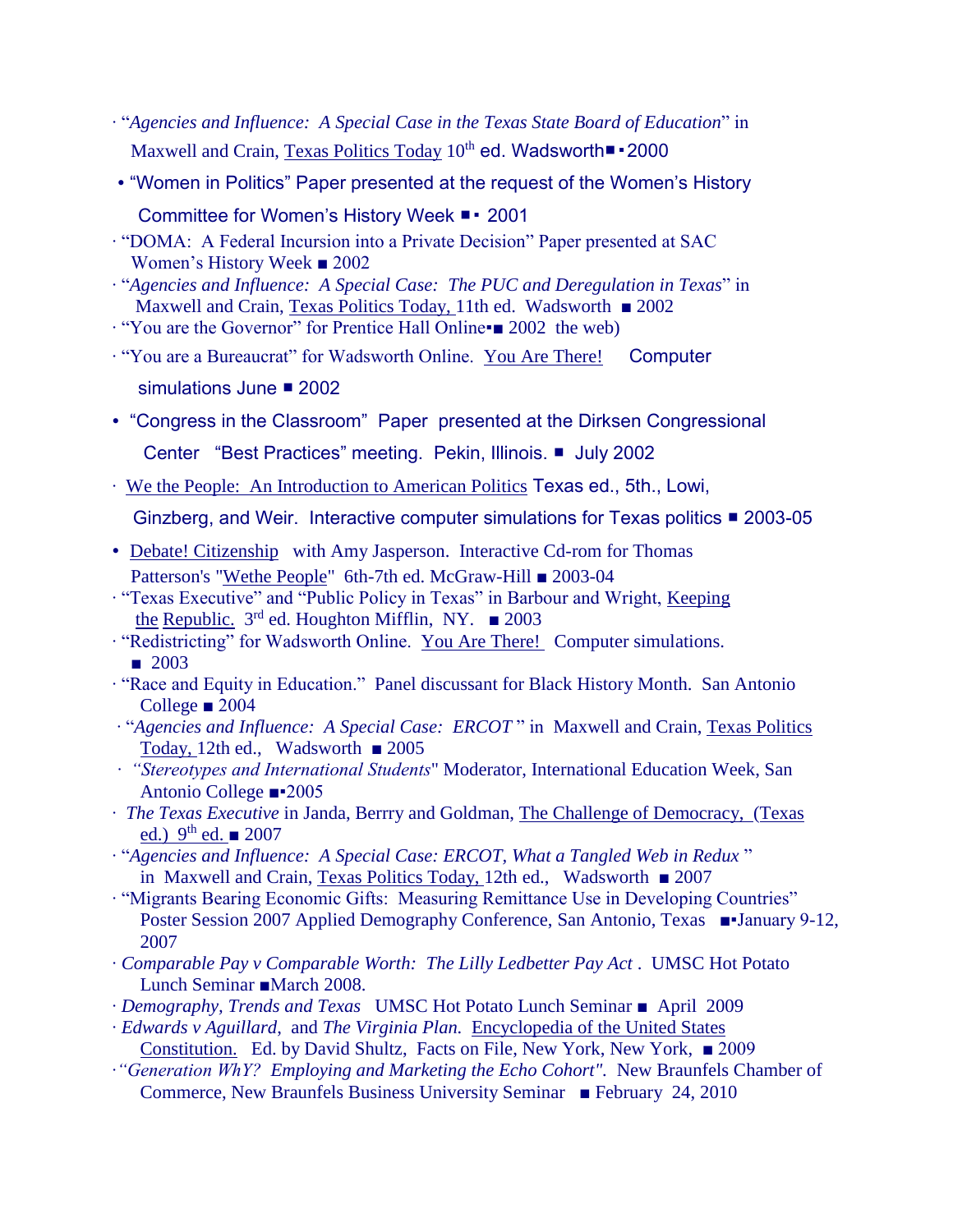∙*"Women's Progress in Politics"* San Antonio American Association of Univeristy Women. March Meeting  $\blacksquare$  March 5, 2015 ∙*"Criminal Justice Policy in Texas"* Mora and Ruger, The State of Texas: Government, Politics, and Policy, forthcoming ∙*"Media in Texas"* Mora and Ruger, The State of Texas: Government, Politics, and Policy, forthcoming

### **committee service|**

Women's History Committee 2000-2002 Internationalizing the Curriculum Committee 2002-2007 Multicultural Committee 2007-2009 Departmental Program Review, 2000- Chair, 2006 Departmental Hiring Committee 2002-2005 ACCD Human Resource Committee 2007 SAC Mass-Email Committee 2008 SAC Academic Issues Committee 2007 San Antonio Faculty Senate 2007- 2011, Vice-Chair, 2010-2011 \*Policy & Governance Subcommittee 2007-2009; Chair, 2009-10, Ex-Officio, 2011 SAC Arts and Sciences Core Curriculum Committee 2004-2009 Departmental Internet Committee, Chair 2004-present Departmental Webmaster 1999-2006 SQET: Institutional Planning 2009-2011, Honor's Academy, Core Advisor and Teaching Fellow

#### **community service|**

1992~ State Party Delegate, Precinct Chair

1993~ Hunstville City Council Candidate

2001~2004 Hardy Oak PTA Council Delegate and Legislative Coordinator

2000~present Texas Academic Decathlon judge

2000~2002 Executive Board of Directors, C.O.I.L.

- 2000~2003 Texas Math Pentathlon Judge
- 2002~ pro bono election analysis service on bond to NEISD
- 2002~ Deputy Registrar of Voters
- 2003 ~NEISD Citizen's Bond Committee
- 2003~ Provided assistance when requested, to legislative offices on matters of education finance policy, drafted legislation to assist fast-growth school districts.
- 2004~2010 Legislative and Citizenship Chair, NEISD-PTA Council
- 2004 ~District 6, NEISD Trustee Candidate
- 2007 ~"*Higher Education and Workforce Issues: A Wrap-up of the 80th Session of the Texas Legislature*" Guest Speaker. Region 20, Texas Business & Technology Educator's Association.
- 2008 ~"*Higher Education and Workforce Issues: A Preview of the 81st Session of the Texas Legislature*" Guest Speaker. Region 20, Texas Business & Technology